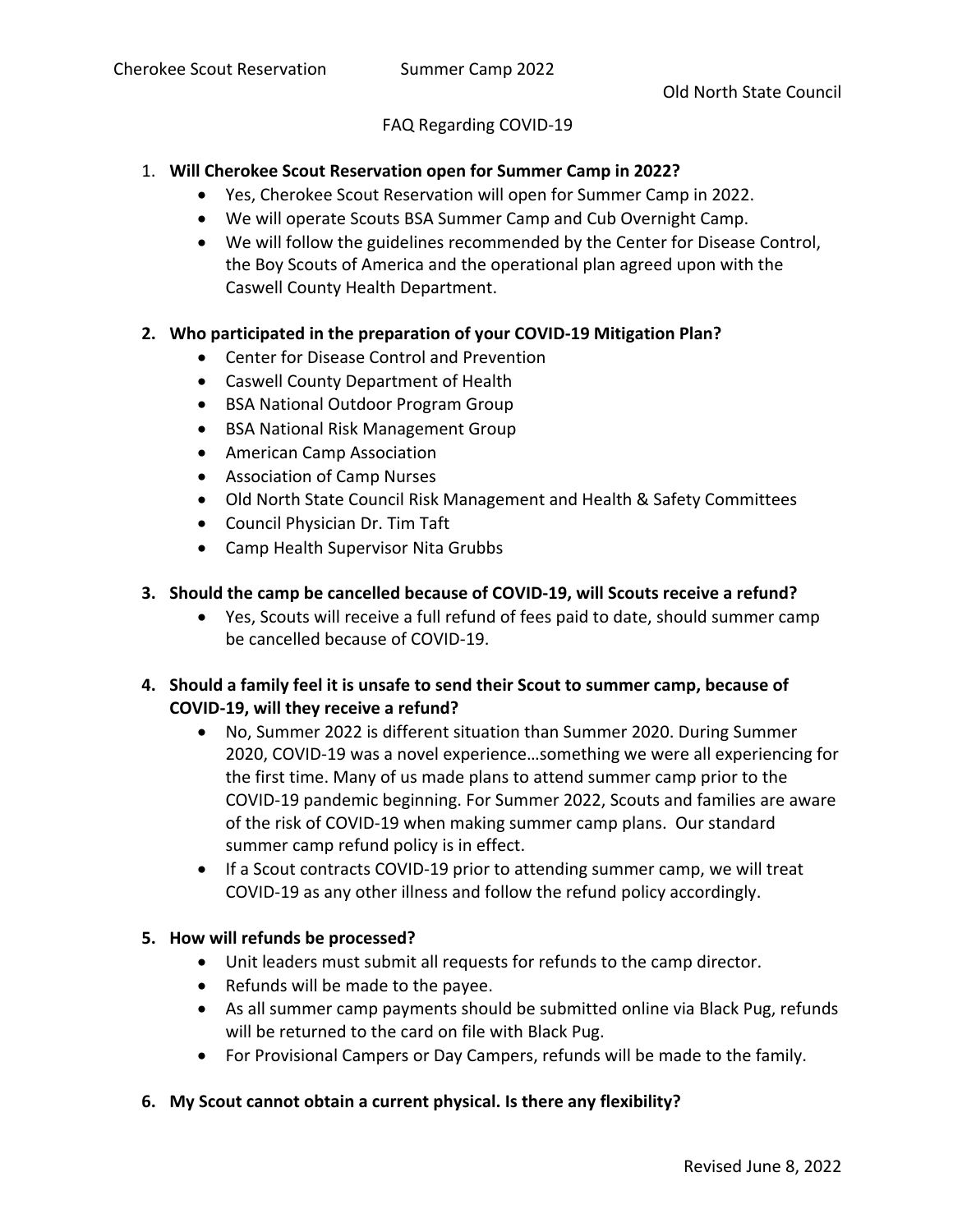- No, the BSA has already announced that all people attending summer camp need a current physical.
- If families are struggling to secure an appointment with their primary care provider for a physical, Scouts and adults can participate in camp physical clinics hosted by the council.
	- Saturday, June 11 at Cherokee Scout Reservation
	- The cost is \$25
	- We cannot accept insurance for the camp physical clinics

# **7. Who should stay at home this summer?**

- Youth and adult campers with a chronic illness or co-morbidity for COVID-19 should not attend camp this summer. The risk factors include, but are not limited to, the following:
	- o Age 65 or older
	- o Asthma
	- o Chronic kidney disease requiring dialysis
	- o Diabetes
	- o Liver disease (cirrhosis, Hepatitis C)
	- o Serious heart conditions
	- o Severe obesity
	- o Immunocompromised
		- Cancer treatment,
		- Bone marrow or organ transplantation,
		- Immune deficiencies,
		- HIV w/low CD4 cell count or not on HIV treatment, and
		- § Prolonged use of corticosteroids and other immune weakening medications
	- o Hemoglobin disorders (Sickle cell disease, thalassemia)

## **8. What steps will be taken to mitigate the risk of COVID-19 entering the camp?**

- All people should work under the assumption that once camp opens, COVID-19 will enter camp.
- Anyone who participates in summer camp activities this summer is at risk of contracting COVID-19.
- Along with the camp, campers and families have a responsibility for mitigating the effects of COVID.
- The campers and family's responsibilities include:
	- o We encourage all people who are eligible to be fully vaccinated and boosted.
	- o If you are sick or not feeling well, do not come to camp.
	- o Travel directly from your home location to camp minimizing the number of stops thereby minimizing the opportunities to interact with someone who has COVID-19.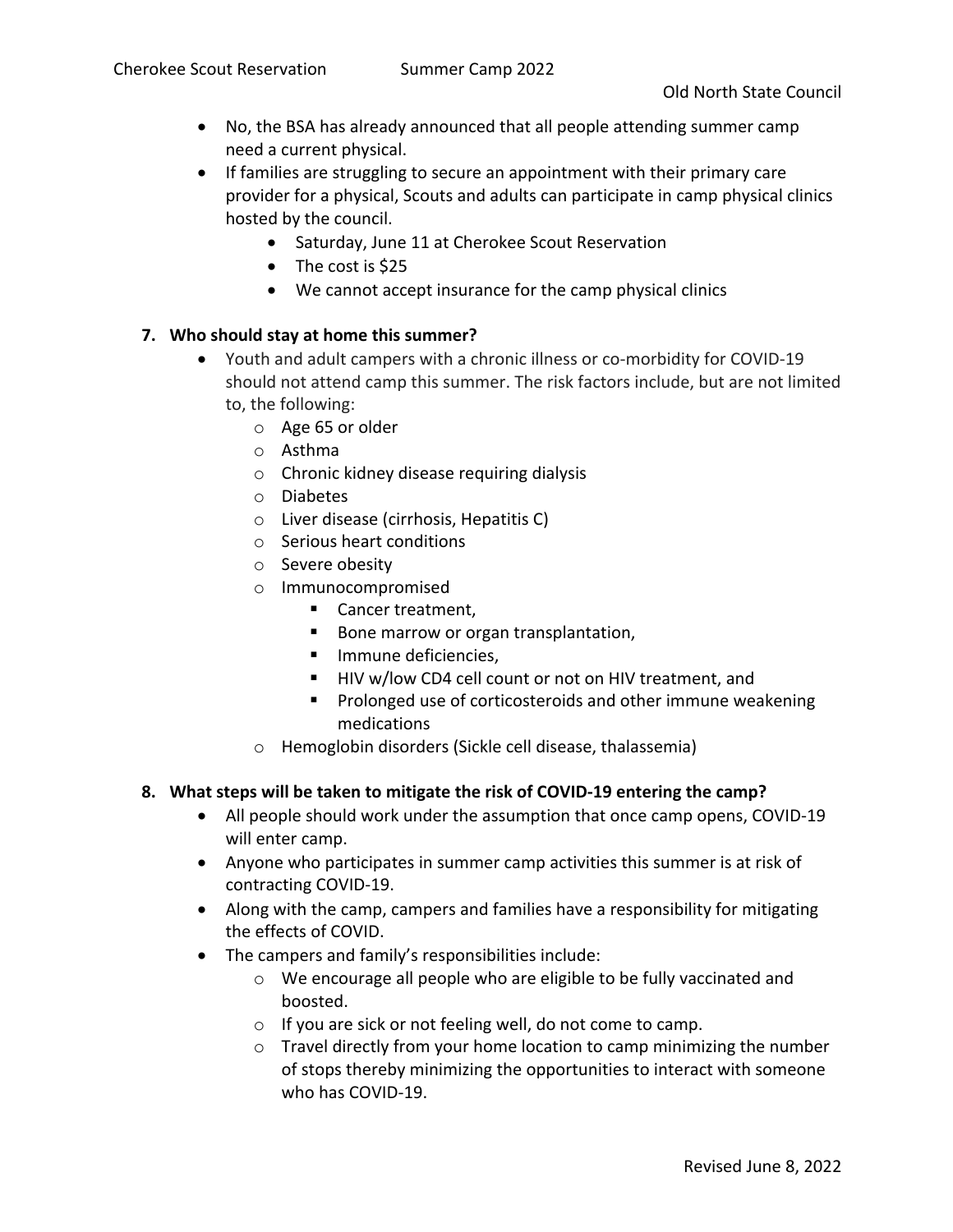- $\circ$  Complete the pre-event medical checklist at home to be sure you are healthy enough to attend camp.
- o Campers should address personal hygiene needs daily.
- o If at any point during camp, you are not feeling well report to your unit leader or the health lodge.
- o Scouts should wash or disinfect their hands regularly.
- The camp will take the following actions to mitigate COVID-19:
	- o The camp will provide soap and water or alcohol-based hand sanitizer in all program areas and campsites.
	- o The camp will disinfect high traffic areas regularly.
	- o The camp will clean community tools after each usage.
	- o The camp will disinfect the adirondacks and restrooms at the end of each camp session.

## **9. How will campers sleep?**

- We will be able to use adirondacks and tents to their maximum capacity.
- Four campers may sleep in an adirondack.
- 8'x10' canvas tents may sleep two campers.
- 10'x12' canvas tents may sleep two adults.
- Units must follow the BSA's Barriers to Abuse and ensure that tentmates are within two years of age of each other.
- Tentmates must be the same gender.
- Campers may bring their own tents and sleep alone.
- Campers may bring their own hammocks.

## **10. Are face coverings required?**

- Face coverings are not required.
- Face coverings in buildings are optional.
- Campers are welcomed to wear a face covering if it makes them feel more comfortable.
- Face coverings are available in the health lodge.

## **11. What is the dining hall capacity?**

- The dining hall capacity will return to 250 people.
- This is close to our normal capacity for summer camp.
- We will continue to offer two meal services.
- There will be enough room for everyone to sit in the dining hall.
- We will continue to make picnic tables, under tarps, available for people who feel more comfortable eating outside.

## **12. Will we have family and visitors' night?**

• Yes, we will host family and visitors' night on Thursday evening.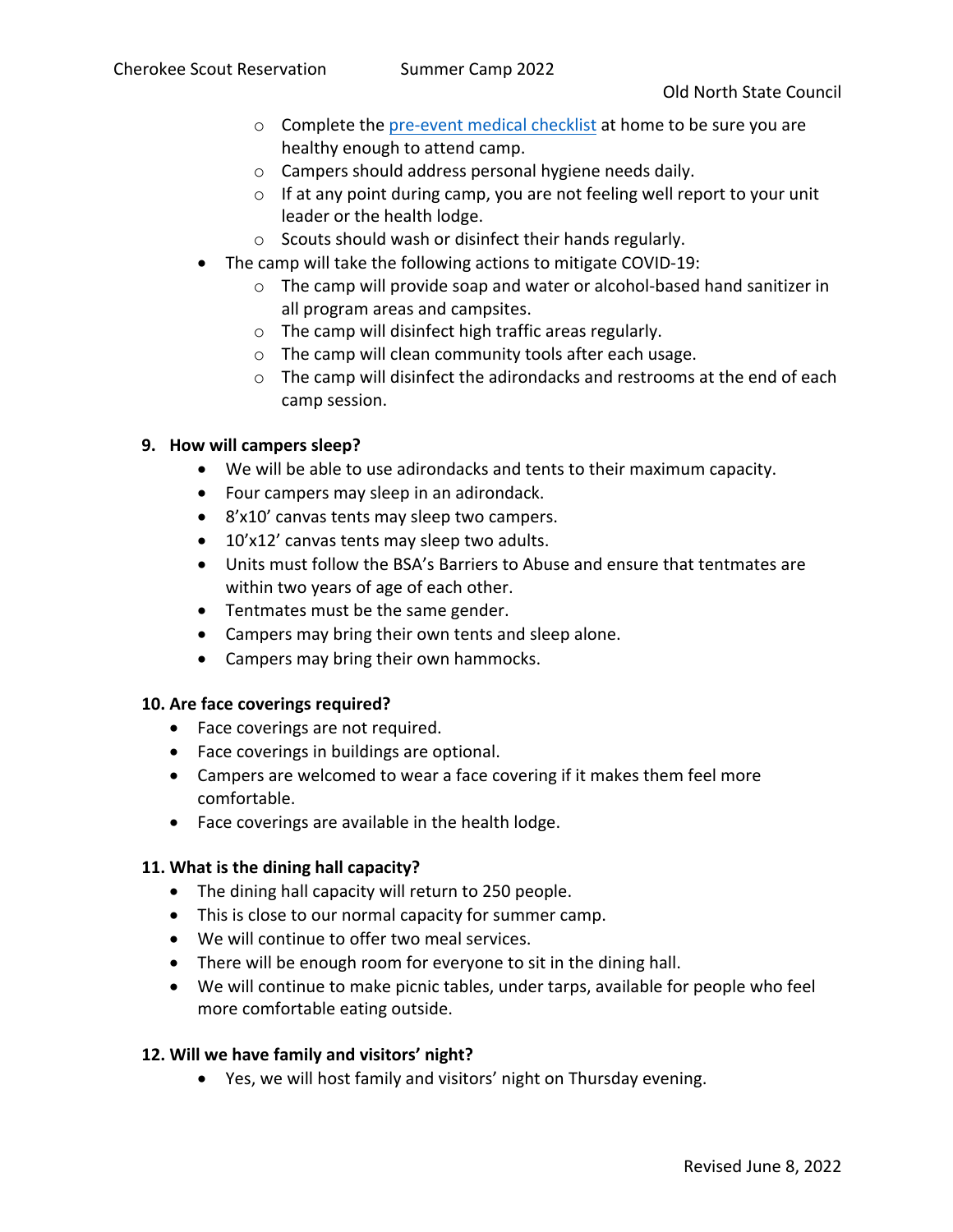- Guests should complete the pre-event medical checklist to determine if they are healthy enough to attend.
- If guests or family members are sick, they should stay at home.

## **13. When will units depart camp?**

• Units may depart on Saturday morning or Friday evening.

#### **14. What are the best ways for a Scout to stay safe during summer camp?**

- Practice social distancing. Always remain 6 feet away from other individuals in camp.
- Wash or sanitize hands at the beginning and end of all program activities.
- Wear a face covering.
- These three strategies will minimize the risk of COVID-19 when groups mix.
- Report any symptoms or feeling unwell to unit leader and health lodge immediately.
- Stay in small groups.
- Interact with Scouts from other units as little as possible.
- Stay outside as much as possible.
- Do not allow other Scouts, beside your bunkmate, to enter your Adirondack.
- Bring your own tent, and sleep alone.
- Bring a folding chair/camp chair to use during program time to ensure you have a comfortable place to sit while remaining 6 feet away from others.
- Follow your pre-determined camp schedule.
- Follow the directions of staff members and unit leaders.
- Follow the guidance of signage throughout camp.

## **15. Will large group activities be held during camp such as religious services, flag ceremonies, campfires?**

• Yes, we will host flag ceremonies, campfires, and vespers.

## **16. Will Scouts have increased access to hand washing stations?**

- Yes and no. We have chosen to use alcohol-based hand sanitizer as our primary method to disinfect hands.
- We will use an alcohol-based hand sanitizer that kills COVID-19.
- Hand sanitizer will be available in all common areas, program areas, and campsites.
- Scouts will hand sanitize at the beginning and end of program activities / merit badge sessions.
- We have installed two new handwashing stations on the dining hall porch for Scouts to use before entering for a meal.
- Scouts will hand sanitize during exchanges at the Trading Post.
- Hand soap will be available at all sinks.
- Camp will provide hand soap for use at the campsite latrine.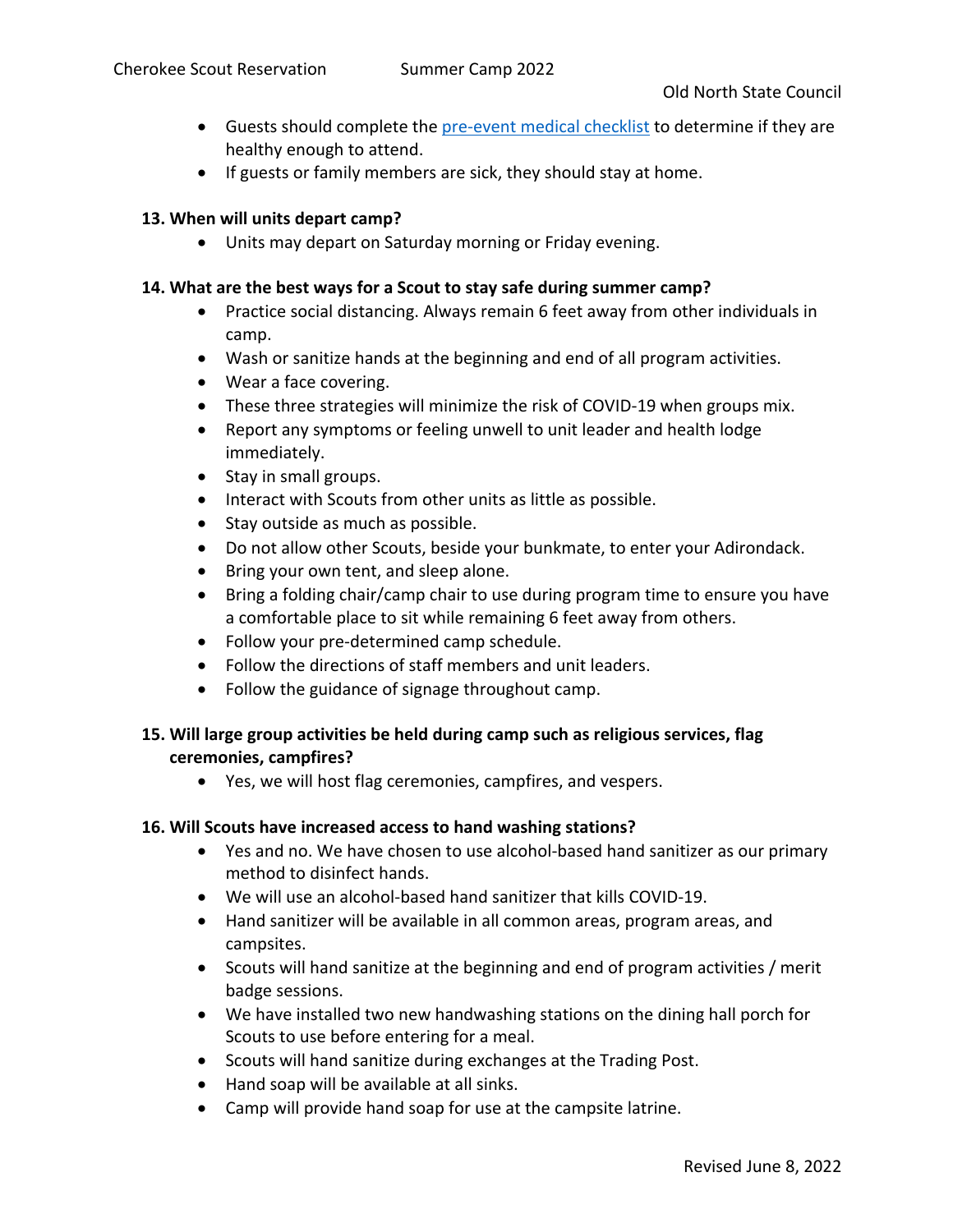- Scouts may want to bring their own hand sanitizer.
- Scouts should use hand sanitizer when returning to their tent.

#### **17. How often will common spaces be cleaned?**

- Common spaces will be cleaned daily using a disinfectant agent appropriate to eliminate COVID-19.
- Additional camp staff have been hired to assist with need for increased sanitation.

## **18. How often will high touch surfaces be cleaned?**

- High touch surfaces will be cleaned three times a day.
- High touch surfaces include, but are not limited to, door knobs, table tops, light switches, countertops, cabinet handles, desks, phones, keyboards, toilets, faucets, and sinks.
- Shared program area equipment will be cleaned and disinfected before and after each use.
- We will use a disinfectant that kills COVID-19, but is safe to the environment and sanitation staff.

#### **19. How often will shower houses be cleaned?**

- Shower houses, including toilets, faucets, and shower rooms, will be cleaned multiple times daily.
- It should be noted that COVID-19 is not transmitted through water drinking water, recreational water, or wastewater.
- We will use a disinfectant that kills COVID-19, but is safe to the environment and sanitation staff.
- Units will remain responsible for cleaning campsite latrines.

## **20. How will merit badge instruction/program delivery change due to COVID-19?**

- Campers will mix for merit badge instruction.
- The majority of our program delivery is conducted outside.
- Campers and staff will disinfect hands at the beginning and end of activity.
- All shared equipment will be cleaned and disinfected between use.
- When possible, equipment will be designated for a single camper's use for the duration of the week.
- Campers may wear face coverings if it makes them feel more comfortable.
- Wearing face coverings is optional.

## **21. Will Scouts participate in field trips?**

Yes, we will offer field trips off camp this summer.

# **22. Can Scouts who are participating in the ATV Powersports program, bring their own helmet?**